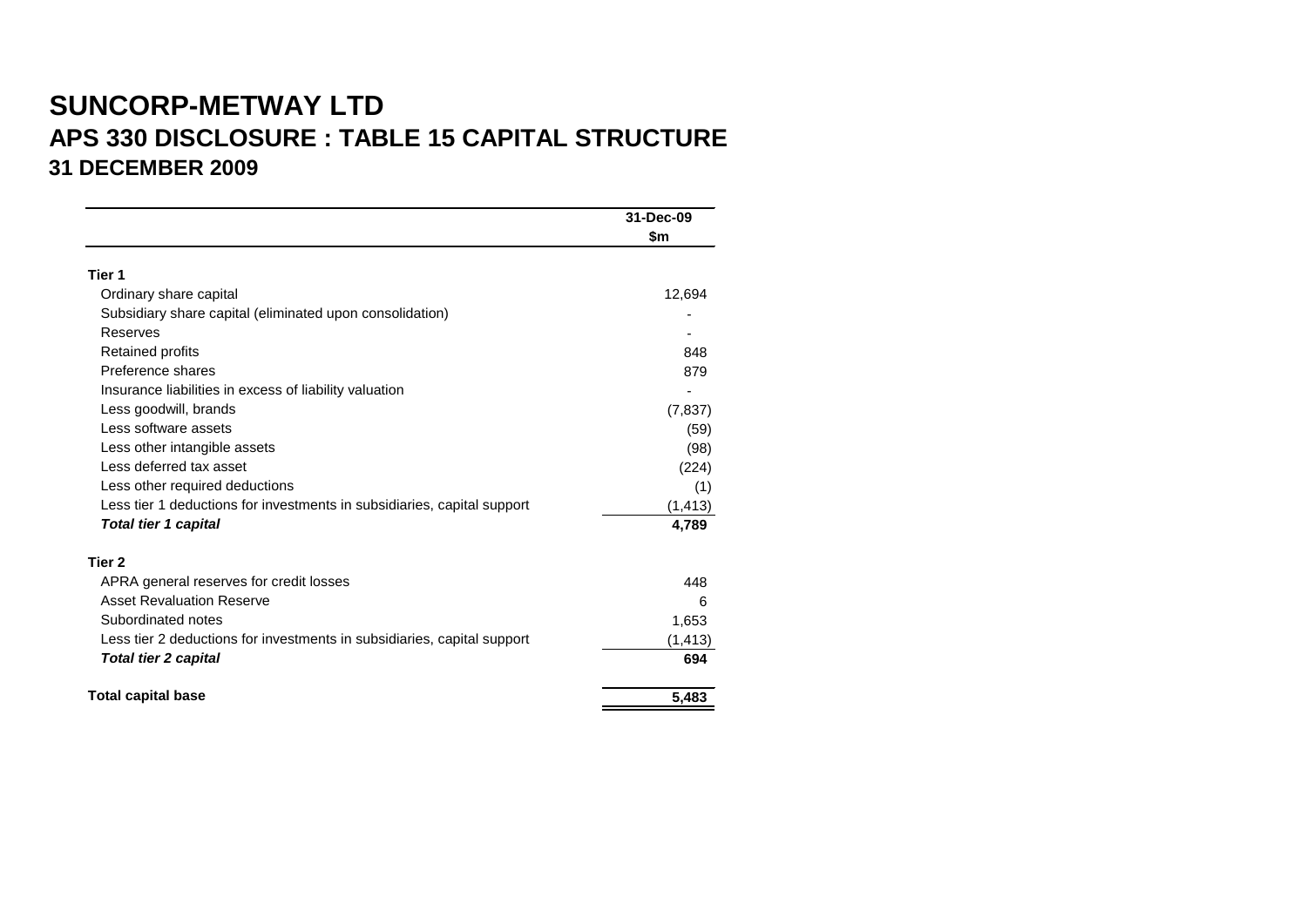## **SUNCORP-METWAY LTD APS 330 DISCLOSURE : TABLE 16 CAPITAL ADEQUACY 31 DECEMBER 2009**

|                                                                   | <b>Risk Weighted Balance</b><br>31-Dec-09<br>\$m |
|-------------------------------------------------------------------|--------------------------------------------------|
|                                                                   |                                                  |
| <b>On-Balance Sheet Risk Weighted Assets</b>                      |                                                  |
| Cash items                                                        | 13                                               |
| Claims on Australian and foreign governments                      | $\overline{2}$                                   |
| Claims on central banks, international banking agencies, regional |                                                  |
| development banks, ADIs and overseas banks                        | 872                                              |
| Claims on securitisation exposures                                | 57                                               |
| Claims secured against eligible residential mortgages             | 10,609                                           |
| Past due claims                                                   | 3,118                                            |
| Other retail assets                                               | 1,002                                            |
| Corporate                                                         | 18,660                                           |
| Other assets and claims                                           | 601                                              |
| <b>Total Banking assets</b>                                       | 34,934                                           |
| Off balance sheet positions                                       |                                                  |
| Guarantees entered into in the normal course of Business          | 150                                              |
| Commitments to provide loans and advances                         | 967                                              |
| Capital commitments                                               | 14                                               |
| Foreign exchange contracts                                        | 127                                              |
| Interest rate contracts                                           | 89                                               |
| Securitisation exposures                                          | 207                                              |
| <b>Total off balance sheet positions</b>                          | 1,554                                            |
| <b>Total Credit Risk capital charge</b>                           | 36,488                                           |
| Market risk capital charge                                        | 544                                              |
| Operational risk capital charge                                   | 2,994                                            |
| <b>Total risk weighted assets</b>                                 | 40,026                                           |
| <b>Risk weighted capital ratios</b>                               | %                                                |
| Tier 1                                                            | 11.964%                                          |
| Total risk weighted capital ratios                                | 13.698%                                          |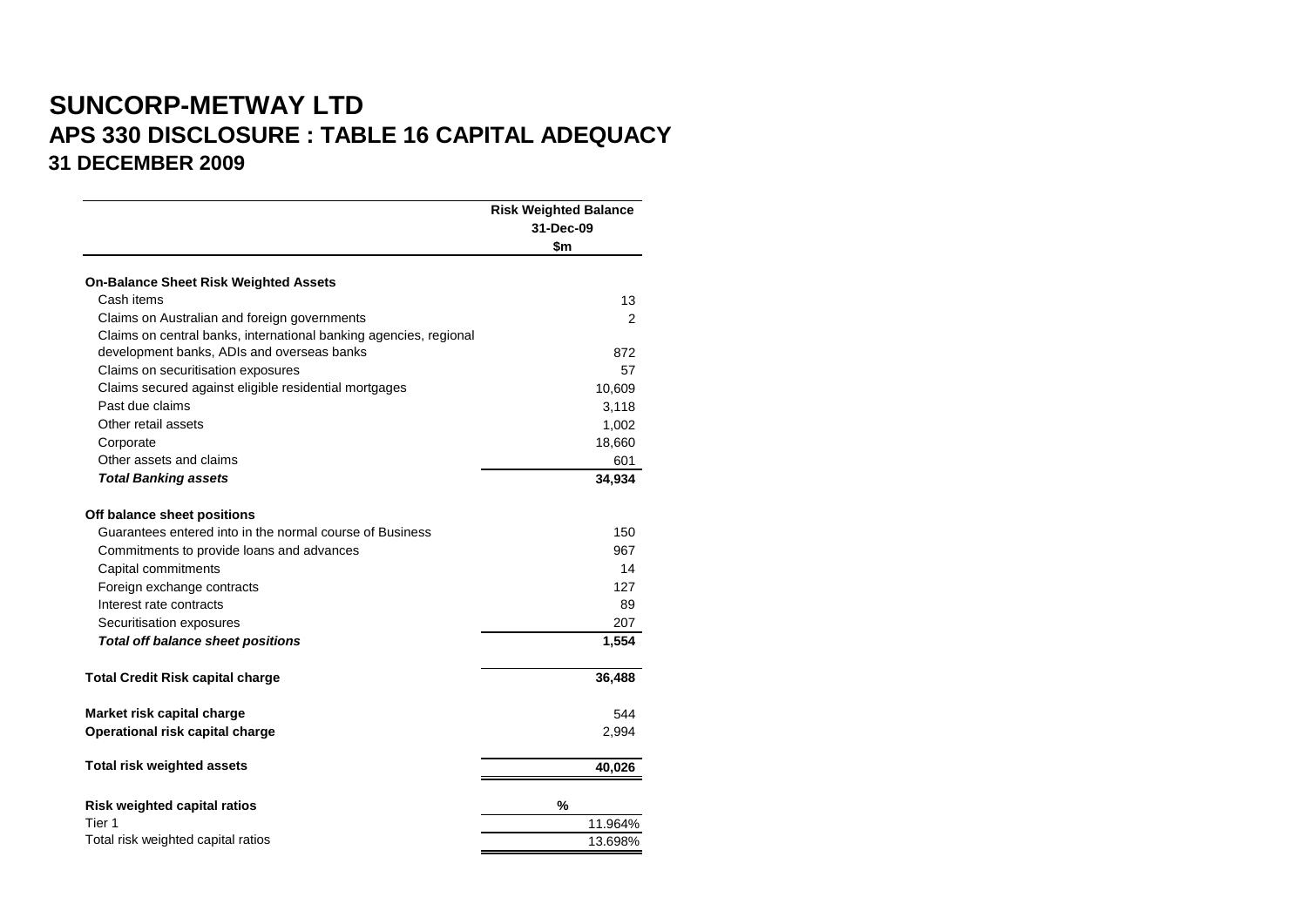### **SUNCORP-METWAY LTD APS 330 DISCLOSURE : TABLE 17 CREDIT RISK 31 DECEMBER 2009**

#### **Table 17A: CREDIT RISK BY GROSS CREDIT EXPOSURE - OUTSTANDING AS AT 31 DEC 09**

| 31-Dec-09                                  | Receivables due<br>from other banks | <b>Trading securities</b> | Investment<br>securities | Loans, advances and<br>other receivables | Credit<br>commitments | Derivative<br>instruments | <b>Total Credit Risk</b> | <b>Impaired assets</b> | Past Due not Impaired<br>> 90days | Total not past due or<br>impaired | <b>Specific Provisions</b> |
|--------------------------------------------|-------------------------------------|---------------------------|--------------------------|------------------------------------------|-----------------------|---------------------------|--------------------------|------------------------|-----------------------------------|-----------------------------------|----------------------------|
|                                            | \$m                                 | \$m                       | \$m                      | \$m                                      | \$m                   | \$m                       | \$m                      | \$m                    | \$m                               | \$m                               | \$m                        |
| Agribusiness                               |                                     |                           |                          | 3,352                                    | 21                    |                           | 3,373                    | 210                    | 36                                | 3,127                             | 65                         |
| Construction and development               |                                     |                           |                          | 6,017                                    | 146                   |                           | 6,163                    | 1,369                  | 102                               | 4,692                             | 306                        |
| Financial services                         | 123                                 | 7,050                     | 3,048                    | 2,740                                    | 156                   | 831                       | 13,948                   |                        |                                   | 13,948                            |                            |
| Hospitality                                |                                     |                           |                          | 1,429                                    |                       |                           | 1,429                    | 34                     |                                   | 1,391                             | 23                         |
| Manufacturing                              |                                     |                           |                          | 812                                      |                       |                           | 812                      | 14                     |                                   | 788                               |                            |
| Professional services                      |                                     |                           |                          | 535                                      |                       |                           | 535                      |                        |                                   | 524                               |                            |
| Property investment                        |                                     |                           | . .                      | 6,368                                    |                       |                           | 6,368                    | 316                    |                                   | 6,041                             | 104                        |
| Real estate - Mortgage                     |                                     |                           |                          | 25,703                                   | 1,122                 |                           | 26,825                   | 28                     | 128                               | 26,669                            | 13                         |
| Personal                                   |                                     |                           |                          | 596                                      |                       |                           | 596                      |                        |                                   | 596                               |                            |
| Government and public authorities          |                                     |                           |                          |                                          |                       |                           |                          |                        |                                   |                                   |                            |
| Other commercial and industrial            |                                     |                           |                          | 3.747                                    | 359                   |                           | 4,106                    | 239                    |                                   | 3.865                             | 78                         |
| Total gross credit risk                    | 123                                 | 7,050                     | 3,048                    | 51,306                                   | 1,804                 | 831                       | 64,162                   | 2.219                  | 295                               | 61,648                            | 597                        |
| Eligible securitised loans                 |                                     |                           |                          | 2,875                                    |                       |                           | 2,875                    |                        |                                   | 2.875                             |                            |
| Total including eligible securitised loans | 123                                 | 7,050                     | 3,048                    | 54,181                                   | 1,804                 | 831                       | 67,037                   | 2.219                  | 295                               | 64.523                            | 597                        |
| Impairment provision                       |                                     |                           |                          |                                          |                       |                           | (820)                    | (597)                  |                                   | (223)                             |                            |
| <b>TOTAL</b>                               |                                     |                           |                          |                                          |                       |                           | 66,217                   | 1,622                  | 295                               | 64,300                            | 597                        |

- 1990 - 1990 - 1990 - 1991 - 1991 - 1992

#### **Table 17A: CREDIT RISK BY GROSS CREDIT EXPOSURE - AVERAGE GROSS EXPOSURE OVER PERIOD - 01 SEP 09 to 31 DEC 09**

| 31-Dec-09                                  | Receivables due<br>from other banks | <b>Trading securities</b> | Investment<br>securities | Loans, advances and<br>other receivables | Credit<br>commitments | Derivative<br>instruments | <b>Total Credit Risk</b> | Impaired assets | Past Due not Impaired<br>> 90days | Total not past due or<br>impaired | <b>Specific Provisions</b> |
|--------------------------------------------|-------------------------------------|---------------------------|--------------------------|------------------------------------------|-----------------------|---------------------------|--------------------------|-----------------|-----------------------------------|-----------------------------------|----------------------------|
|                                            | \$m                                 | Sm                        | \$m                      | \$m                                      | \$m                   | \$m                       | \$m                      | \$m             | \$m                               | \$m                               | \$m                        |
| Agribusiness                               |                                     |                           |                          | 3,372                                    | 21                    |                           | 3,393                    | 203             | 31                                | 3,148                             | 65                         |
| Construction and development               |                                     |                           |                          | 6,184                                    | 160                   |                           | 6,344                    | 1,214           | 169                               | 4,890                             | 278                        |
| <b>Financial services</b>                  | 158                                 | 6,969                     | 3,298                    | 2,699                                    | 157                   | 1,028                     | 14,308                   |                 |                                   | 14,307                            |                            |
| Hospitality                                |                                     |                           |                          | 1,527                                    |                       |                           | 1,527                    | 75              |                                   | 1.442                             | 19                         |
| Manufacturing                              |                                     |                           |                          | 839                                      |                       |                           | 839                      |                 |                                   | 809                               |                            |
| Professional services                      |                                     |                           |                          | 562                                      | <b>.</b>              |                           | 562                      |                 |                                   | 546                               |                            |
| Property investment                        |                                     |                           |                          | 6,539                                    |                       |                           | 6,539                    | 290             |                                   | 6,225                             | 100                        |
| Real estate - Mortgage                     |                                     |                           |                          | 25,568                                   | 1,127                 |                           | 26,695                   | 29              | 119                               | 26,110                            | 13                         |
| Personal                                   |                                     |                           |                          | 595                                      |                       |                           | 595                      |                 |                                   | 584                               |                            |
| Government and public authorities          |                                     |                           |                          |                                          |                       |                           |                          |                 |                                   |                                   |                            |
| Other commercial and industrial            |                                     |                           |                          | 3.877                                    | 416                   |                           | 4,292                    | 150             | 27                                | 4.065                             |                            |
| Total gross credit risk                    | 158                                 | 6.969                     | 3,298                    | 51,767                                   | 1,880                 | 1,028                     | 65,100                   | 1.986           | 381                               | 62,133                            | 534                        |
| Eligible securitised loans                 |                                     |                           |                          | 2.986                                    | . .                   | $\overline{\phantom{a}}$  | 2.986                    |                 |                                   | 2.986                             |                            |
| Total including eligible securitised loans | 158                                 | 6,969                     | 3,298                    | 54,754                                   | 1,880                 | 1,028                     | 68,086                   | 1,986           | 381                               | 65,119                            | 534                        |
| Impairment provision                       |                                     |                           |                          |                                          |                       |                           | (789)                    | (534)           |                                   | (255)                             |                            |
| <b>TOTAL</b>                               |                                     |                           |                          |                                          |                       |                           | 67,297                   | 1.452           | 381                               | 64,864                            | 534                        |

#### **Table 17B: CREDIT RISK BY PORTFOLIO**

| 31-Dec-09                                             | <b>Gross Credit Risk</b><br><b>Exposure</b><br>\$m | <b>Average Gross</b><br><b>Exposure</b><br>\$m | <b>Impaired assets</b><br>\$m | Past Due not Impaired<br>> 90 days<br>\$m | <b>Specific</b><br><b>Provisions</b><br>\$m | <b>Charges for</b><br><b>Specific</b><br><b>Provisions &amp;</b><br>Write-offs<br>\$m |
|-------------------------------------------------------|----------------------------------------------------|------------------------------------------------|-------------------------------|-------------------------------------------|---------------------------------------------|---------------------------------------------------------------------------------------|
| Claims secured against eligible residential mortgages | 26.825                                             | 26.695                                         | 28                            | 128                                       | 13                                          |                                                                                       |
| Other retail                                          | 596                                                | 595                                            |                               |                                           |                                             |                                                                                       |
| <b>Financial services</b>                             | 13.948                                             | 14.308                                         |                               |                                           |                                             |                                                                                       |
| Government and public authorities                     |                                                    |                                                |                               |                                           |                                             |                                                                                       |
| Corporate and other claims                            | 22.786                                             | 23.495                                         | 2.191                         | 168                                       | 584                                         | 197                                                                                   |
| Total                                                 | 64.162                                             | 65.100                                         | 2.219                         | 295                                       | 597                                         | 203                                                                                   |

#### **Table 17C: GENERAL RESERVES FOR CREDIT LOSSES**

| 31-Dec-09                                | Sm    |
|------------------------------------------|-------|
| Collective provision for impairment      | 223   |
| FITB relating to collective provision    | $-67$ |
| Equity Reserve for credit lossess        | 292   |
| <b>General Reserve for Credit losses</b> | 448   |